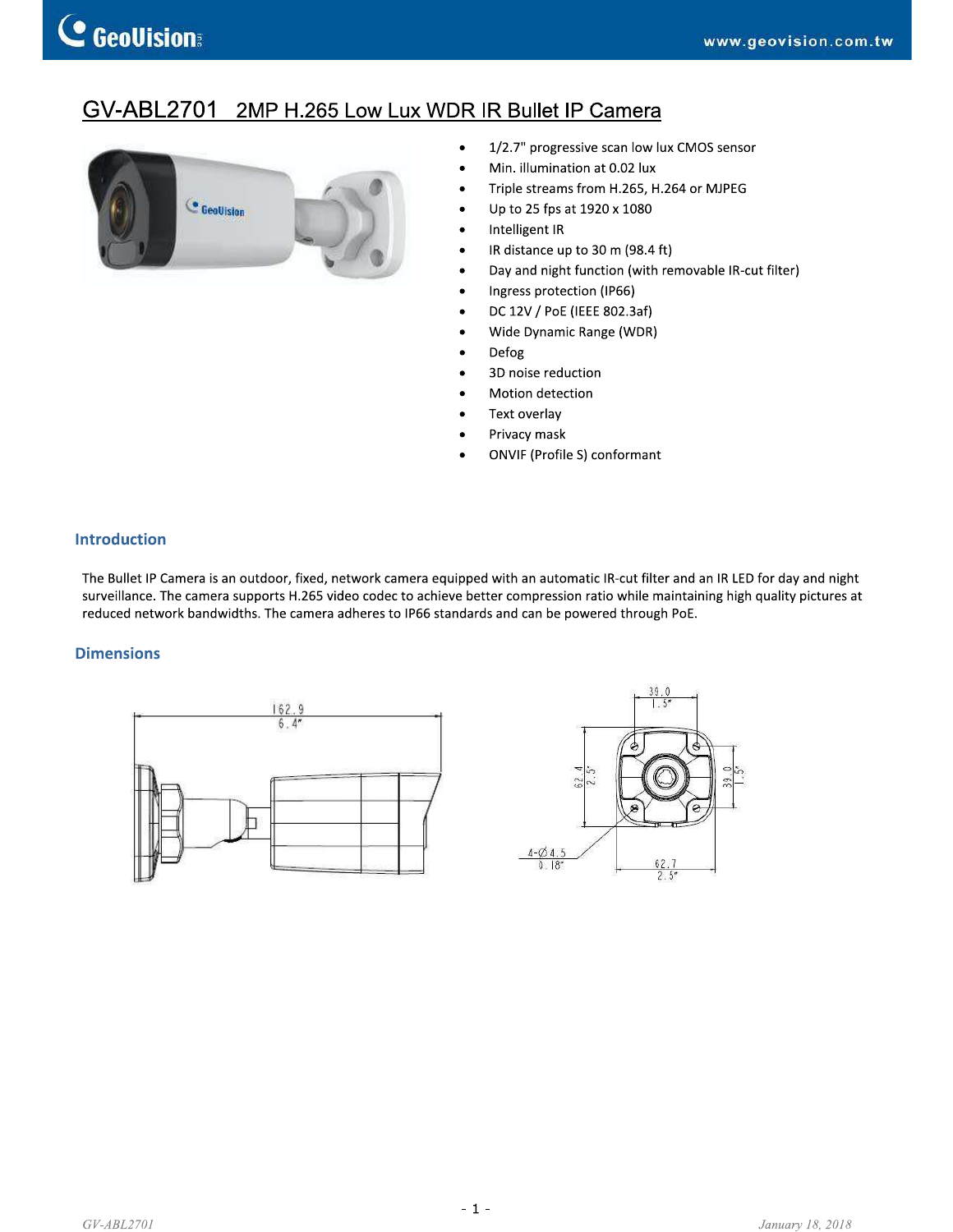## **Specifications**

| Camera                       |                     |                                                                                                                                                                 |  |  |
|------------------------------|---------------------|-----------------------------------------------------------------------------------------------------------------------------------------------------------------|--|--|
| Image Sensor                 |                     | 1/2.7" progressive scan low lux CMOS                                                                                                                            |  |  |
| <b>Picture Elements</b>      |                     | 1920 (H) x 1080 (V)                                                                                                                                             |  |  |
| Minimum                      | Color               | 0.02 Lux                                                                                                                                                        |  |  |
| Illumination                 | <b>IR ON</b>        | 0 Lux                                                                                                                                                           |  |  |
| <b>Shutter Speed</b>         |                     | Auto / Manual (1/6 ~ 1/100000 sec)                                                                                                                              |  |  |
| <b>White Balance</b>         |                     | Auto / Manual                                                                                                                                                   |  |  |
| Gain Control                 |                     | Auto / Manual                                                                                                                                                   |  |  |
| S/N Ratio                    |                     | 52 dB                                                                                                                                                           |  |  |
| <b>WDR</b>                   |                     | Yes                                                                                                                                                             |  |  |
| <b>Dynamic Range</b>         |                     | Up to 72 dB                                                                                                                                                     |  |  |
| Lens                         |                     |                                                                                                                                                                 |  |  |
| Megapixel                    |                     | Yes                                                                                                                                                             |  |  |
| Day / Night                  |                     | Yes (with removable IR-cut filter)                                                                                                                              |  |  |
| Lens Type                    |                     | Fixed                                                                                                                                                           |  |  |
| Focal Length                 |                     | 4.0 mm                                                                                                                                                          |  |  |
| Maximum Aperture             |                     | F/1.8                                                                                                                                                           |  |  |
| Mount                        |                     | M12                                                                                                                                                             |  |  |
| <b>Horizontal FOV</b>        |                     | $80.8^\circ$                                                                                                                                                    |  |  |
|                              | Focus               | Fixed                                                                                                                                                           |  |  |
| Operation                    | Zoom                | Fixed                                                                                                                                                           |  |  |
|                              | Iris                | Fixed                                                                                                                                                           |  |  |
| IR LED Quantity              |                     | 1 IR LED                                                                                                                                                        |  |  |
| Max. IR Distance             |                     | 30 m (98.4 ft)                                                                                                                                                  |  |  |
| <b>Operation</b>             |                     |                                                                                                                                                                 |  |  |
| Video Compression            |                     | H.265, H.264, MJPEG                                                                                                                                             |  |  |
| <b>Video Streaming</b>       |                     | Triple streams from H.265, H.264 or MJPEG                                                                                                                       |  |  |
|                              | Main Stream         | 1920 x 1080 (Default)                                                                                                                                           |  |  |
| Video Resolution             | Sub Stream          | 1280 x 720, 720 x 576 (Default), 704 x 288, 352 x 288                                                                                                           |  |  |
|                              | <b>Third Stream</b> | 720 x 576, 704 x 288, 352 x 288                                                                                                                                 |  |  |
|                              | (Closed by Default) |                                                                                                                                                                 |  |  |
| <b>Frame Rate</b>            |                     | 25 fps at 1920 x 1080 (60 / 50 Hz)<br>* The frame rate and performance may vary depending on the number of<br>connections and data bitrates (different scenes). |  |  |
| <b>Image Setting</b>         |                     | Brightness, Contrast, Saturation, Sharpness, Flicker-less, Image Orientation                                                                                    |  |  |
| <b>Network</b>               |                     |                                                                                                                                                                 |  |  |
|                              |                     | 10/100 Ethernet                                                                                                                                                 |  |  |
| Interface<br>Protocol        |                     | DHCP, FTP, HTTP, HTTPS, IPv4, ICMP, L2TP, NTP, RTP, RTSP, SMTP, SIP, TCP, UDP,<br>ONVIF (Profile S)                                                             |  |  |
| <b>Mechanical</b>            |                     |                                                                                                                                                                 |  |  |
| <b>Temperature Detector</b>  |                     | No                                                                                                                                                              |  |  |
|                              | Power               | DC Jack, PoE                                                                                                                                                    |  |  |
| Connectors                   | Ethernet            | RJ-45 connector                                                                                                                                                 |  |  |
| General                      |                     |                                                                                                                                                                 |  |  |
| <b>Operating Temperature</b> |                     | $-30^{\circ}$ C ~ 60°C (-22°F ~ 140°F)                                                                                                                          |  |  |
| Humidity                     |                     | 0% ~ 95% (no condensation)                                                                                                                                      |  |  |
| <b>Power Source</b>          |                     | 12 V DC / PoE (IEEE802.3af)                                                                                                                                     |  |  |
| Max. Power Consumption       |                     | 5 W                                                                                                                                                             |  |  |
| <b>Dimensions</b>            |                     | $162.9 \times 62.4 \times 62.7$ mm $(6.4'' \times 2.5'' \times 2.5'')$                                                                                          |  |  |
|                              |                     |                                                                                                                                                                 |  |  |
| Weight                       |                     | 0.25 kg (0.55 lb)<br><b>IP66</b>                                                                                                                                |  |  |
| <b>Ingress Protection</b>    |                     |                                                                                                                                                                 |  |  |
| Regulatory                   |                     | FCC, UL, CE, RoHS compliant                                                                                                                                     |  |  |
| <b>Web Interface</b>         |                     |                                                                                                                                                                 |  |  |
| Installation Management      |                     | Web-based configuration                                                                                                                                         |  |  |
| Maintenance                  |                     | Firmware upgrade through Web Browser or Utility                                                                                                                 |  |  |